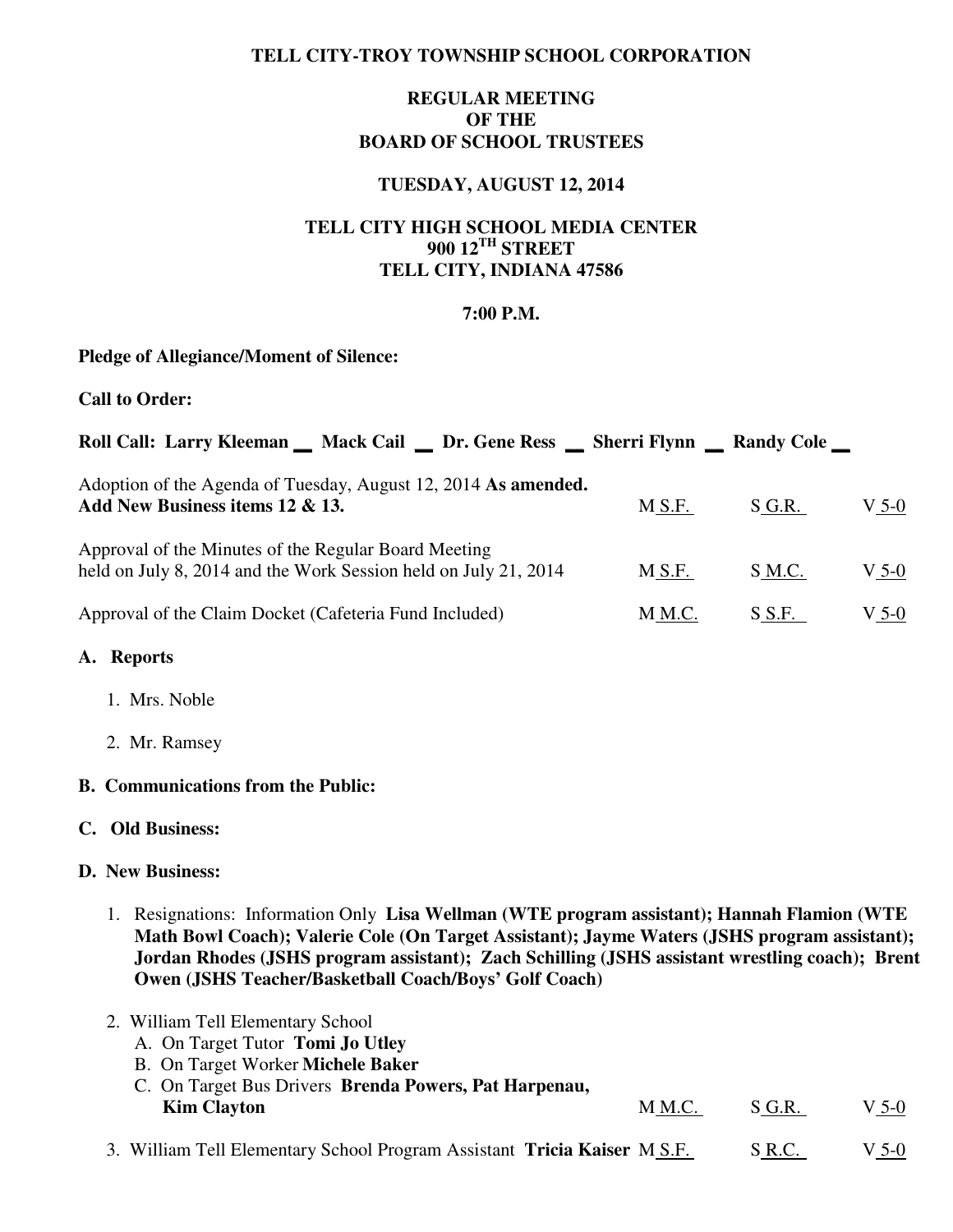| 4. William Tell Elementary School Custodian/Bus Driver<br><b>Lorretta Parker</b>                                                                                                                                                                                                                                                                                                                                                                                                                                                                                                                                                                                                                                                                                                                        | $M_{\odot}$ G.R.       | S M.C.        | $V_{.5-0}$ |
|---------------------------------------------------------------------------------------------------------------------------------------------------------------------------------------------------------------------------------------------------------------------------------------------------------------------------------------------------------------------------------------------------------------------------------------------------------------------------------------------------------------------------------------------------------------------------------------------------------------------------------------------------------------------------------------------------------------------------------------------------------------------------------------------------------|------------------------|---------------|------------|
| 3. Tell City Jr-Sr High School Program Assistant<br>Anna Hagedorn, Rachel East                                                                                                                                                                                                                                                                                                                                                                                                                                                                                                                                                                                                                                                                                                                          | M S.F.                 | S R.C.        | $V_5-0$    |
| 4. Corporation Part-Time Athletic Director's Secretary<br><b>Melissa Arnold</b>                                                                                                                                                                                                                                                                                                                                                                                                                                                                                                                                                                                                                                                                                                                         | $M_{.}$ G.R.           | S <u>M.C.</u> | $V_{.5-0}$ |
| 5. Tell City Jr.-Sr. High School Coaches<br>A. Volunteer Assistant Tennis Coach Clarke Blackford<br>B. Volunteer Assistant Tennis Coach Dan Hopkins<br>C. Volunteer Assistant Tennis Coach Anjan Kashyab<br>D. Head Volleyball Coach Dalonda Hayes<br>E. Assistant Volleyball Coach Heather Schroeder<br>F. 8 <sup>th</sup> Grade Volleyball Coach Laura James<br>G. 7 <sup>th</sup> Grade Volleyball Coach Kassi Harpenau<br>H. Volunteer Assistant JH Volleyball Coach Kelsey Malone<br>I. 8 <sup>th</sup> Grade Assistant Football Coach No Action<br>J. Assistant Soccer Coach Sherelyn Froehlich<br>K. Volunteer Assistant Soccer Coach Pat Jarboe<br>L. Assistant Wrestling Coach Josh Teague<br>M. Volunteer Assistant Football Scott Thomas<br>N. Volunteer Assistant Football Coach Coy Zuelly | $M$ $M$ .C.            | S R.C.        | $V_5-0$    |
|                                                                                                                                                                                                                                                                                                                                                                                                                                                                                                                                                                                                                                                                                                                                                                                                         |                        |               |            |
| 6. Jr-Sr High School Tutors Nick Weyer, Bryan Taylor, John Lyons, Sandi Wrye, Amber Thomas,<br>Dan Hall, Kelly Hollinden                                                                                                                                                                                                                                                                                                                                                                                                                                                                                                                                                                                                                                                                                | $M_{\odot}$ G.R.       | S_S.F.        | $V_{.5-0}$ |
| 7. Overnight Field Trip JSHS Cross Country teams to<br>Brown County September 12-13, 2014.                                                                                                                                                                                                                                                                                                                                                                                                                                                                                                                                                                                                                                                                                                              | M S.F.                 | S R.C.        | $V_5-0$    |
| 8. Tax Neutrality Resolution this is a yearly process that is required to be able to stay legal on the<br>pension bond and debt services Basically it means that whatever we are required to pay on the                                                                                                                                                                                                                                                                                                                                                                                                                                                                                                                                                                                                 |                        |               |            |
| teacher pensions bonds must be cut from<br>other areas of the budget.                                                                                                                                                                                                                                                                                                                                                                                                                                                                                                                                                                                                                                                                                                                                   | <b>M_M.C.</b>          | <u>S R.C.</u> | $V_5-0$    |
| 9. Corporation Bus Drivers' Contracts Contracts for the 2014-2015 School Year. \$59.00 per day.<br>Brenda Powers, Pat Harpenau, Kim Clayton, Cindy Lenn                                                                                                                                                                                                                                                                                                                                                                                                                                                                                                                                                                                                                                                 | M M.C.                 | S G.R.        | $V_5-0$    |
| 10. Support Staff Handbook Adjustment The following change was made to the Support Staff<br>Handbook: All employees working on a twelve-month basis (at least 240 days) shall be entitled to                                                                                                                                                                                                                                                                                                                                                                                                                                                                                                                                                                                                            |                        |               |            |
| paid vacation as indicated below.<br>(The previous number was 260 days.)                                                                                                                                                                                                                                                                                                                                                                                                                                                                                                                                                                                                                                                                                                                                | <u>M<sub>M.C</sub></u> | <u>S G.R.</u> | $V_3-2$    |
| 11. Superintendent Goals for 2014-2015 School Year The goals for the superintendent for the 2014-2015                                                                                                                                                                                                                                                                                                                                                                                                                                                                                                                                                                                                                                                                                                   |                        |               |            |
| school year were discussed and agreed upon.<br>A copy is in the minute book at Central Office.                                                                                                                                                                                                                                                                                                                                                                                                                                                                                                                                                                                                                                                                                                          | <b>M_S.F.</b>          | SM.C.         | $V_{.5-0}$ |

**\$360.00 per day. Mrs. Flynn and Mr. Cole "No" Votes.** M.M.C. S.G.R. V3-2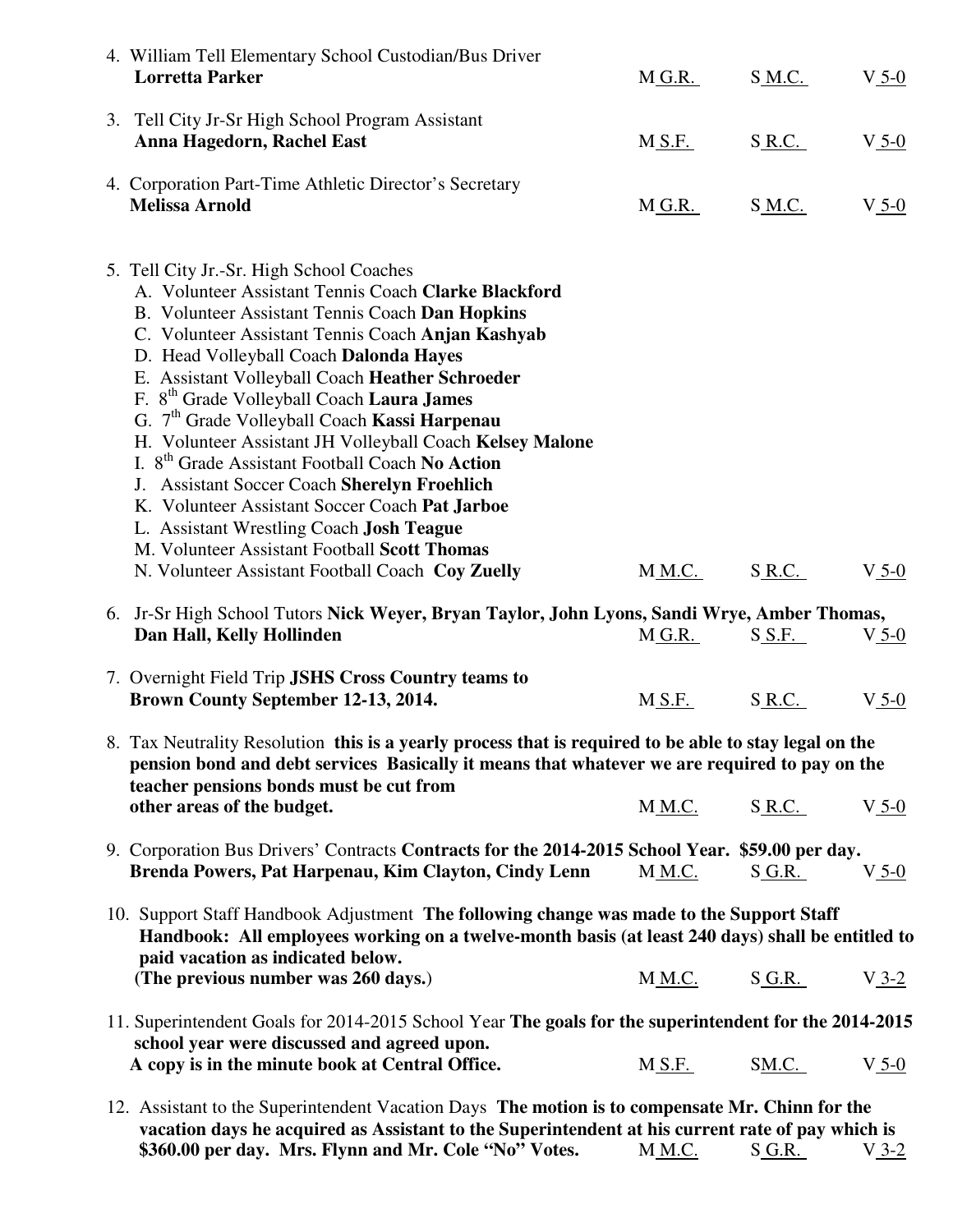**Mrs. Flynn asked for a roll call vote on this matter. Mr. Cail: "Yes"; Mr. Cole: "No"; Mrs. Flynn: "No"; Dr. Ress: "Yes"; Mr. Kleeman: "Yes"** 

- 13. Old Tell City Junior High Building **Mr. Cail questioned if when this building was sold, if it was sold with the understanding that it be put back on the tax rolls. Perhaps a resolution to this effect should be created. After discussion, no board action took place.**
- **E. Questions/Concerns from School Board Members and Administrators:**

 **Mrs. Flynn: Perhaps if we bring back resolutions we should bring back a resolution from the sale of the Newman-May building several years ago to a non-for-profit group that didn't generate tax money as well.** 

 **Mr. Cail: I would like to congratulate the students for the great ISTEP scores. We are an outstanding school corporation and have come a long way the past several years. 30 hours of free college credit our students can get, I think that is great. We are headed in the right direction and I believe we are the best school in the county and perhaps the entire tri-state area. I just want to give the staff and students a lot of credit for that.** 

 **Mr. Chinn: As Mrs. Noble and Mr. Ramsey previously stated, we have had a lot of staff members put in a great summer of work to prepare us for this upcoming school year and I would like to publicly thank them.** 

 **Mr. Scioldo: I would like to concur with what Mr. Chinn stated. Yesterday at the teacher meeting I told the staff that they were one of the big reasons I came here and they keep proving that each time we get test scores. We have more good news that is currently embargoed on the way.** 

 **Mr. Kleeman: At some point I want to re-discuss this section of the agenda where we have questions/concerns from School Board members and Administrators that are recorded. I sent in a question to the** *Robert's Rules of Order* **website that asked:** *Isn't it necessary to summarize matters discussed at a meeting in the minutes of that meeting in order for the minutes to be complete?* **The answer that was given is:** *Not only is it not necessary to summarize matters discussed at a meeting in the minutes of that meeting, it is improper to do so. Minutes are a record of what was done at the meeting, not a record of what was said.* **So at some point I would like to discuss that entire section of the agenda because I don't think it is proper that we have that section on our agenda.** 

## **F. Such Other Business As May Come Before the Board:**

- 1. Communications from the Administrative Assistant
- 2. Communications from the Superintendent
- 3. Communications from the Board of School Trustees

## **G. Adjournment:**

1. Motion to Adjourn: Time\_\_\_\_\_\_\_\_\_\_\_\_ M\_\_\_\_\_ S\_\_\_\_\_ V\_\_\_\_\_

In accordance with the Americans with Disabilities Act, if anyone wishes to attend, hear or present evidence a the public meeting on the above referenced matter(s), and is in need of reasonable accommodation, please contact the Office of the Superintendent of the Tell City-Troy Township School Corporation, so that accommodations can be made. The Superintendent may be contacted by mailing to Tell City-Troy Township School Corporation, 837 17<sup>th</sup>., Tell City, IN 47586, or by telephoning (812) 547-3300.